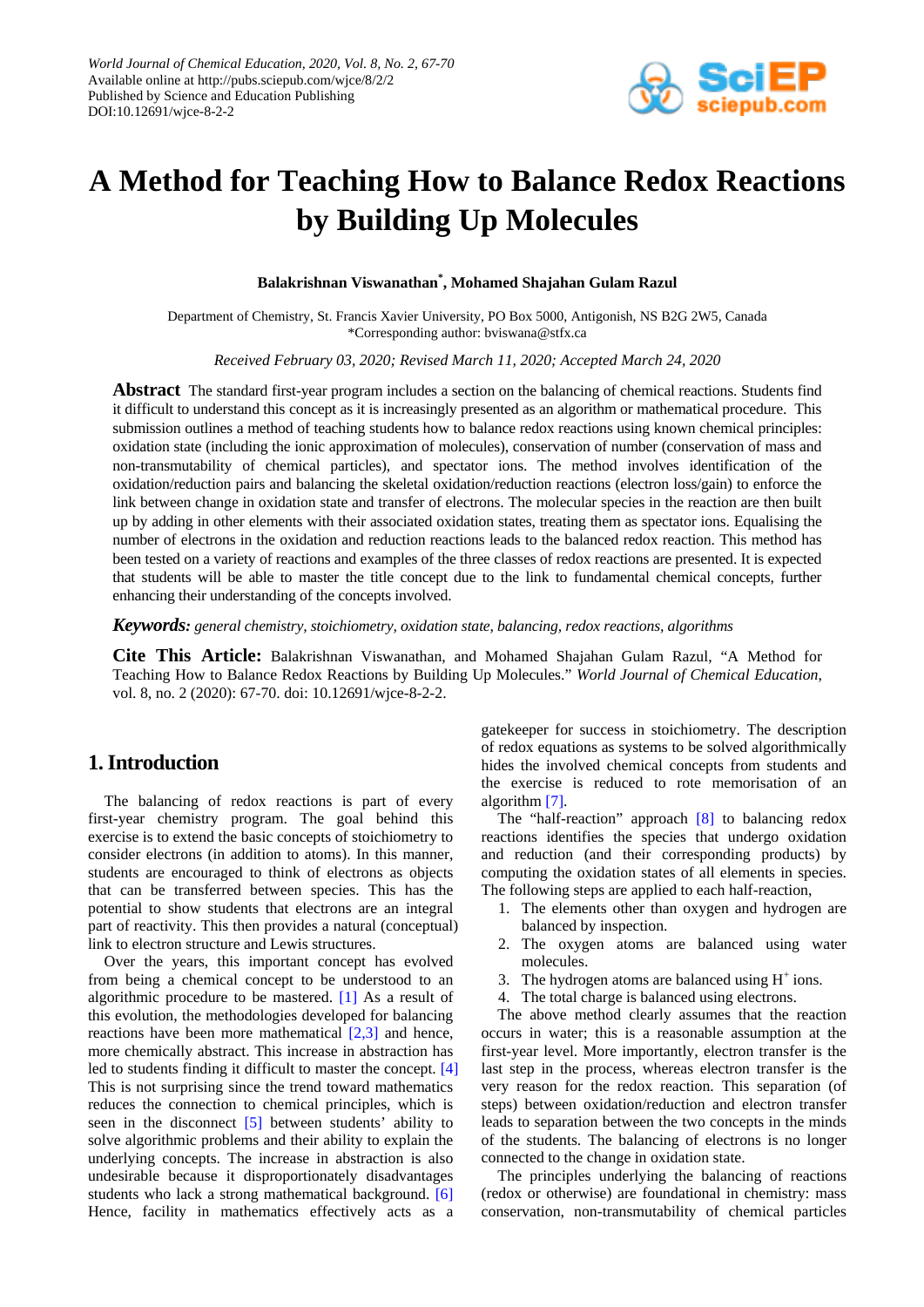(atoms and electrons), and transfer of electrons between oxidised and reduced species. It is therefore important that students be encouraged to engage with these concepts to address the issue of stoichiometry, since stoichiometry is at the heart of chemistry. Resorting to "inspection" [\[1\]](#page-3-0) and abstract mathematical algorithms do little to improve students' understanding of fundamental chemical principles; the focus needs to be on chemistry. Teaching requires implicit concepts to be made explicit. Mastery is attained when the student can make explicit concepts implicit.

## **2. Proposed Method**

Redox reactions are reactions in which two or more atoms experience changes in their oxidation states. IUPAC defines the oxidation state of an atom as the "charge of this atom after ionic approximation of its heteronuclear bonds". [\[9\]](#page-3-7) Under this definition, all atoms in a polyelemental molecule are described as ions. The change in oxidation state is thus a change in charge on the ion in a molecule. Students are typically aware of the concept of "spectator ions" by the time redox chemistry (especially redox stoichiometry) is introduced.

In the proposed method the concept of 'spectator ions' is extended to sub-molecular ions (atoms assigned charges equal to their oxidation states). Molecules are therefore made of 'ions', in keeping with the IUPAC definition of oxidation state. It is then possible to explicitly represent a half-reaction as the gain or loss of electrons by atoms of an element. This explicitly reinforces the relationship between oxidation/reduction and electron transfer. The oxidised/reduced half-reaction is completed by adding in sufficient 'spectator ions' (equal numbers on both sides of the equation to ensure balance) to complete all species on both sides of the equation. The procedure can be summarised by the following steps (applied equally to oxidation and reduction half-reactions):

- 1. The oxidised/reduced element (left side of the equation) and the corresponding reduced/oxidised species (right side) are identified from the oxidation states. This forms the skeleton half-reaction.
- 2. Electrons are added to balance charge.
- 3. Sufficient 'spectator atoms' (with their oxidation numbers as charges) are added equally to both sides of the skeleton oxidation half-reaction in order to build up molecules/ions. This yields the halfreaction.
- 4. Sufficient  $H^+$  is added (equally to both sides of the reaction) to convert all
	- a.  $O^2$  to water (acidic conditions)
	- b.  $O^2$  to [OH] (basic conditions)
	- c. Unbalanced  $H^+$  is neutralised to water by adding [OH]- (basic conditions).

As in the traditional method, the oxidation and reduction half-reactions are multiplied by suitable factors to equalise the number of electrons transferred. Subsequently, the two reactions are added and the resultant is simplified by cancelling species present on both sides of the equation.

This method derives from the concept that the elements oxidised/reduced within a molecule do not affect the other atoms present. These other atoms can be considered to be spectator atoms since their oxidation numbers do not change during the reaction. For this reason, we can add them separately on both sides of the equation. Then we can build up the molecules and polyatomic ions that participate in the reaction. By adding the same species in equal quantities to both sides of the reaction, we ensure that every step is balanced, thus reinforcing the conservation of numbers principle and minimising working errors.

## **3. Examples**

Mousavi [\[10\]](#page-3-8) has described three classes of redox reactions and presented approaches to balancing them. Class I reactions are those in which one molecular species undergoes both oxidation and reduction; this situation is seen in electrolysis reactions. Class II reactions are defined as reactions in which one element has multiple oxidation states on the right-hand side of the equation; these are typical of disproportionation reactions. Class III encompasses all redox reactions that are not covered under Classes I and II. These three situations will be treated using the current method below. For the sake of clarity, the reactions considered by Mousavi [\[10\]](#page-3-8) are explored here.

#### **3.1. Class I Reactions**

This class of reactions involves one reactant and multiple products. An example is the electrolysis of water.

$$
H_2O \to H_2 + O_2. \tag{1}
$$

The oxidation states of the elements involved in this reaction are given below.

**Table 1. The oxidation states that occur in the electrolysis of water**

| Element | State in Left-Hand Side | State in Right-Hand Side |
|---------|-------------------------|--------------------------|
|         |                         |                          |
|         |                         |                          |

The skeletal oxidation half-reaction is

$$
0^{2-} \to 0 + 2e^- \tag{2}
$$

This reaction is doubled to account for the number of oxygen atoms in the right-hand side (the oxygen molecule) of Equation 1.

$$
20^{2-} \to 0_2 + 4e^-
$$
 (3)

Next, the molecules on the left-hand side of the reaction are built up by adding  $H^+$ .

$$
2H_2O \to O_2 + 4H^+ + 4e^- \tag{4}
$$

Equation 4 is the *oxidation half-reaction*.

The skeletal reduction half-reaction is

$$
H^+ + e^- \to H \tag{5}
$$

This reaction is doubled to make up the hydrogen molecule.

$$
2H^{+} + 2e^{-} \rightarrow H_{2} \tag{6}
$$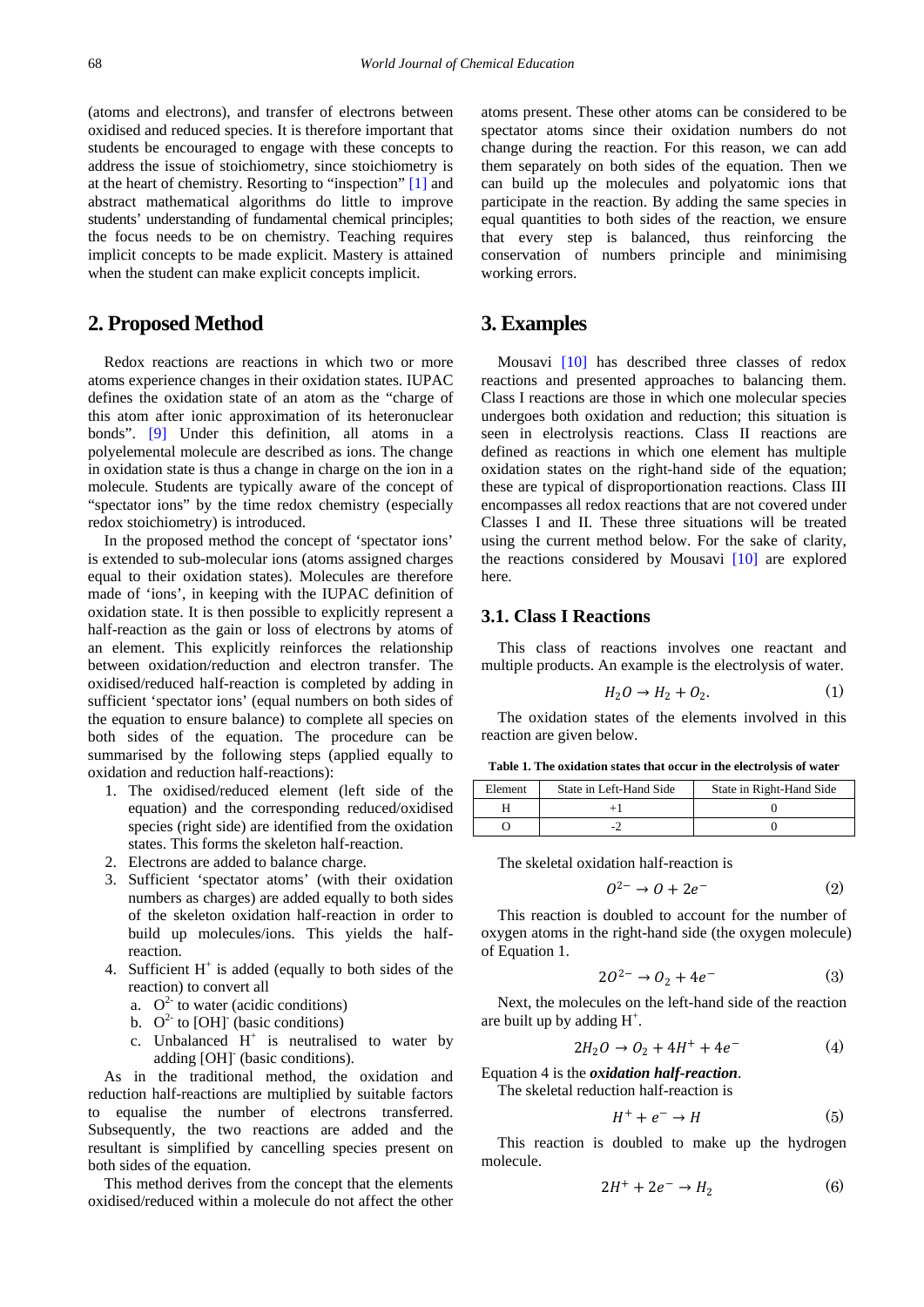Equation 6 is the *reduction half-reaction*. Equation 6 must be doubled to equalise the numbers of electrons in the oxidation and reduction half-reactions.

$$
4H^{+} + 4e^{-} \rightarrow 2H_{2} \tag{7}
$$

Adding Equations 4 and 7 (and retaining all terms) leads to

$$
2H_2O + 4H^+ + 4e^- \rightarrow 2H_2 + O_2 + 4H^+ + 4e^- \quad (8)
$$

Cancelling common terms leads to the *net reaction*

$$
2H_2O \to 2H_2 + O_2. \tag{9}
$$

#### **3.2. Class II Reactions**

In this class of reactions at least one element is present in two oxidation states on the right-hand side of the reaction. An example of this class of reaction is the oxidation of sodium metal in water, forming sodium hydroxide and liberating hydrogen.

$$
Na + H_2O \rightarrow NaOH + H_2 \tag{10}
$$

The oxidation states of the elements are

**Table 2. The oxidation states that occur in the reaction of metallic sodium with water**

| Element | State in Left-Hand Side | State in Right-Hand Side |
|---------|-------------------------|--------------------------|
| Na      |                         |                          |
|         |                         |                          |
|         |                         |                          |
|         |                         |                          |

In this reaction, sodium is being oxidised and hydrogen is being reduced. The skeletal oxidation half-reaction is

$$
Na \to Na^+ + e^- \tag{11}
$$

The species on the right-hand side is completed by adding one oxygen atom (2- oxidation state) and one hydrogen atom (1+ oxidation state). This yields

$$
Na + OH^- \rightarrow NaOH + e^-
$$
 (12)

This is the *oxidation half-reaction.*

The skeletal reduction half-reaction is

$$
H^+ + e^- \to H \tag{13}
$$

This reaction must be doubled to yield hydrogen gas.

$$
2H^+ + 2e^- \rightarrow H_2 \tag{14}
$$

This is the *reduction half-reaction.* 

To combine the oxidation and reduction half-reactions, the number of electrons transferred must be equalised. Hence, Equation 12 must be doubled before addition to Equation 14. The resulting equation is (keeping all terms)

$$
2Na + 2OH^- + 2H^+ + 2e^- \rightarrow 2NaOH + H_2 + 2e^- (15)
$$

Cancelling common terms and recognising that  $H^+$  and [OH]- combine to form water, the *final balanced equation* is obtained.

$$
2Na + 2H2O \rightarrow 2NaOH + H2
$$
 (16)

#### **3.3. Equations that Fit both Classes I and II**

This is a category that contains a large number of reactions. [\[10\]](#page-3-8) One example of this type of reaction is the interaction between lead(IV) oxide and an acid to produce a lead(II) salt while evolving oxygen gas.

$$
PbO_2 + HNO_3 \to Pb(NO_3)_2 + H_2O + O_2 \qquad (17)
$$

The typical first-year undergraduate would be able to identify that the nitrate ion acts as a spectator in this reaction. The active reaction is

$$
PbO_2 + H^+ \to Pb^{2+} + H_2O + O_2 \tag{18}
$$

The oxidation states of the elements in this reaction are given in the table below.

**Table 3. The oxidation states that occur in the reaction of lead(IV) oxide with acid**

| Element | State in Left-Hand Side | State in Right-Hand Side |
|---------|-------------------------|--------------------------|
| Ph      |                         |                          |
|         |                         |                          |
|         |                         |                          |
|         |                         |                          |

In this reaction, oxygen is oxidised and lead is reduced. The skeletal oxidation half-reaction is

$$
0^{2-} \to 0 + 2e^- \tag{19}
$$

This equation must be doubled to form oxygen gas. Adding in  $Pb^{4+}$  to complete the molecule (PbO<sub>2</sub> on the left-hand side),

$$
PbO_2 \to Pb^{4+} + O_2 + 4e^-
$$
 (20)

This is the *oxidation half-reaction*.

The skeletal reduction half-reaction is the reduction of  $lead(IV)$  to  $lead(II)$ .

$$
Pb^{4+} + 2e^- \to Pb^{2+} \tag{21}
$$

Completing the molecule  $(PbO<sub>2</sub>)$  on the left-hand side) leads to

$$
PbO_2 + 2e^- \to Pb^{2+} + 2O^{2-} \tag{22}
$$

This is the *reduction half-reaction.*

Doubling Equation 22 (to equalise electrons) and adding it to Equation 20 yields

$$
3PbO_2 + 4e^- \rightarrow 2Pb^{2+} + Pb^{4+} + 4O^{2-} + O_2 + 4e^- (23)
$$

Cancelling common terms (and recognising that  $Pb^{4+}$  +  $2O^2 \rightarrow PbO_2$ ) leads to

$$
2PbO_2 \to 2Pb^{2+} + 2O^{2-} + O_2 \tag{24}
$$

The oxide ions in the above reaction are converted to water using H<sup>+</sup> ions to yield the *balanced equation*.

$$
2PbO_2 + 4H^+ \to 2Pb^{2+} + O_2 + 2H_2O \tag{25}
$$

This reaction can also be balanced without identifying that the nitrate ion is a spectator. However, it is natural to apply the knowledge of spectator ions since that very concept is used to build up the molecules. More importantly, Equation 24 shows that the reaction occurs due to the acidic nature of the solution (the acid is required) and hence would occur when any other acid is